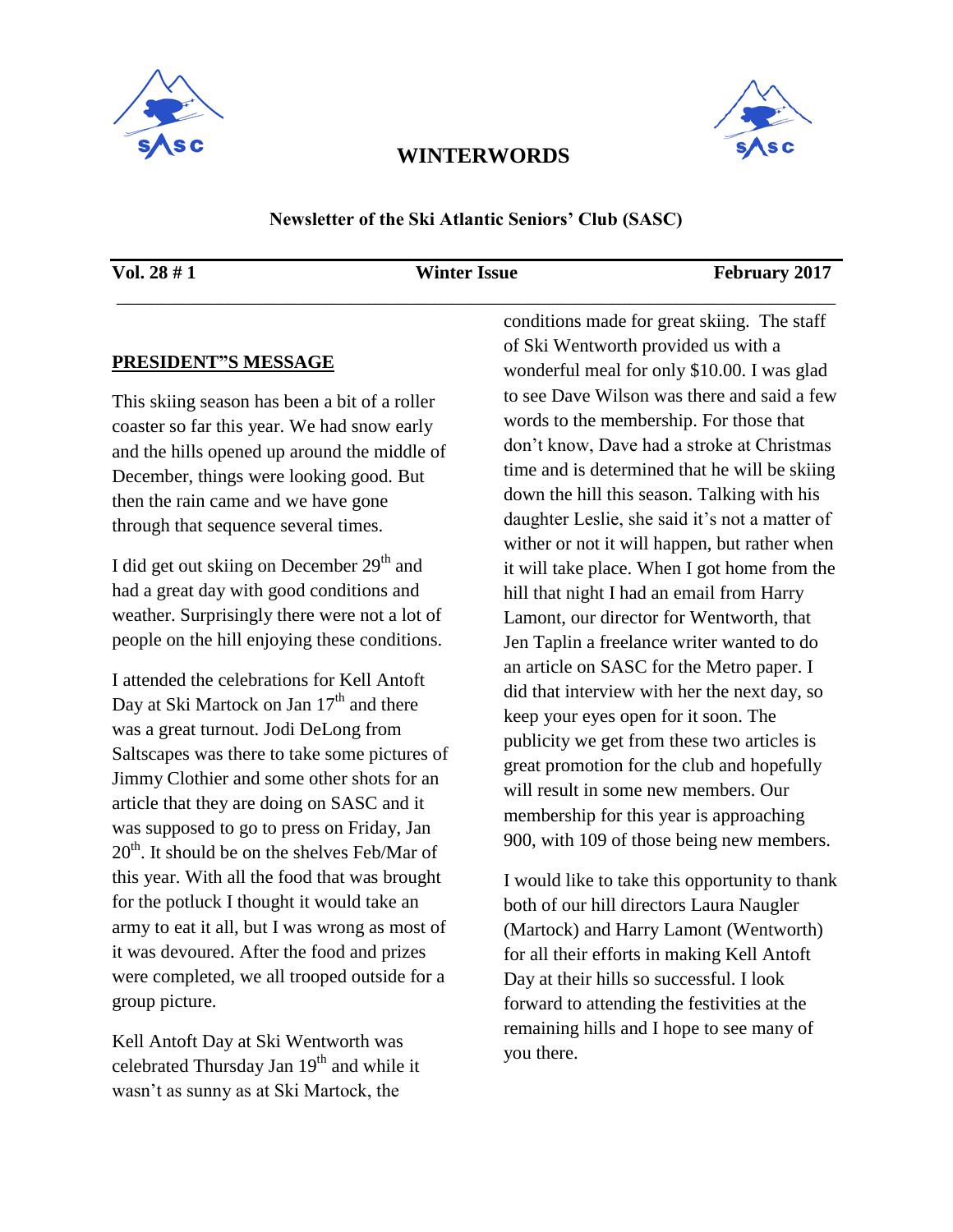



# **WINTERWORDS**

On a sadder note, I received an email informing me of the passing of Sheila Delory last September. She was a SASC Board member from 2004-11 and was involved in the production of our newsletter, Winter Words. Our sympathies go out to her family and friends. At our AGM we honour our members that have passed away within the last year with a moment of silence. If you know of a member that has passed away I would appreciate receiving an email at [rhatkinson@eastlink.ca](mailto:rhatkinson@eastlink.ca) so they can be remembered at the AGM.

My wife, Linda and I are excited to be heading out to Mont Tremblant in Quebec this Saturday. While I am not looking forward to the long drive, I am sure it will be worth it in the end.

See you on the slopes,

Robert Atkinson

### **ANNUAL GENERAL MEETING**

The 2017 ASC AGM will be held in Debert, N.S. on June 15th. Details re cost and meal will be posted shortly.

Charlie Wright

### **SKI TRIPS**

**Tremblant:** The ski trip to Mont Tremblant was a very well supported trip. 61 SASC members signed up to make this ski trip on January 29th to February 3rd, 2017.

**Attitash** The initial registration process for the Attitash trip is complete now, and the remaining rooms in our original room block

have been released back to the hotel. However, the trip is still almost two months away, and the resort has agreed to accommodate additional room requests on a space-available basis, and to honour our contracted package prices as well. So we are keeping the application page on the website open for late registrations **until Wednesday February 15**. Final full payment will still be required by February 17, as stated in the trip fact sheet.

Attitash has had a great start for this year's skiing season, with significant snowfalls in recent storms instead of the heavy rains we have been experiencing in parts of the Maritimes.

If you have any questions, feel free to contact me.

Allan Jost, Trip Director [allan.jost@gmail.com](mailto:allan.jost@gmail.com) or (902) 835-8532

### **SASC GOLF TOURNAMENT**

The location and details for the 2017 SASC Golf Tournament are not yet finalized. Watch for details in upcoming Winter Words or on the website.

### **SASC WENTWORTH MESSAGE**

A very well attended Kell Antoft Day was held at Wentworth Ski Hill on January 19th, 2017. A super lunch was arranged with Wentworth. Our President welcomed all members. Dave Wilson spoke briefly to the audience and donated numerous door prizes.